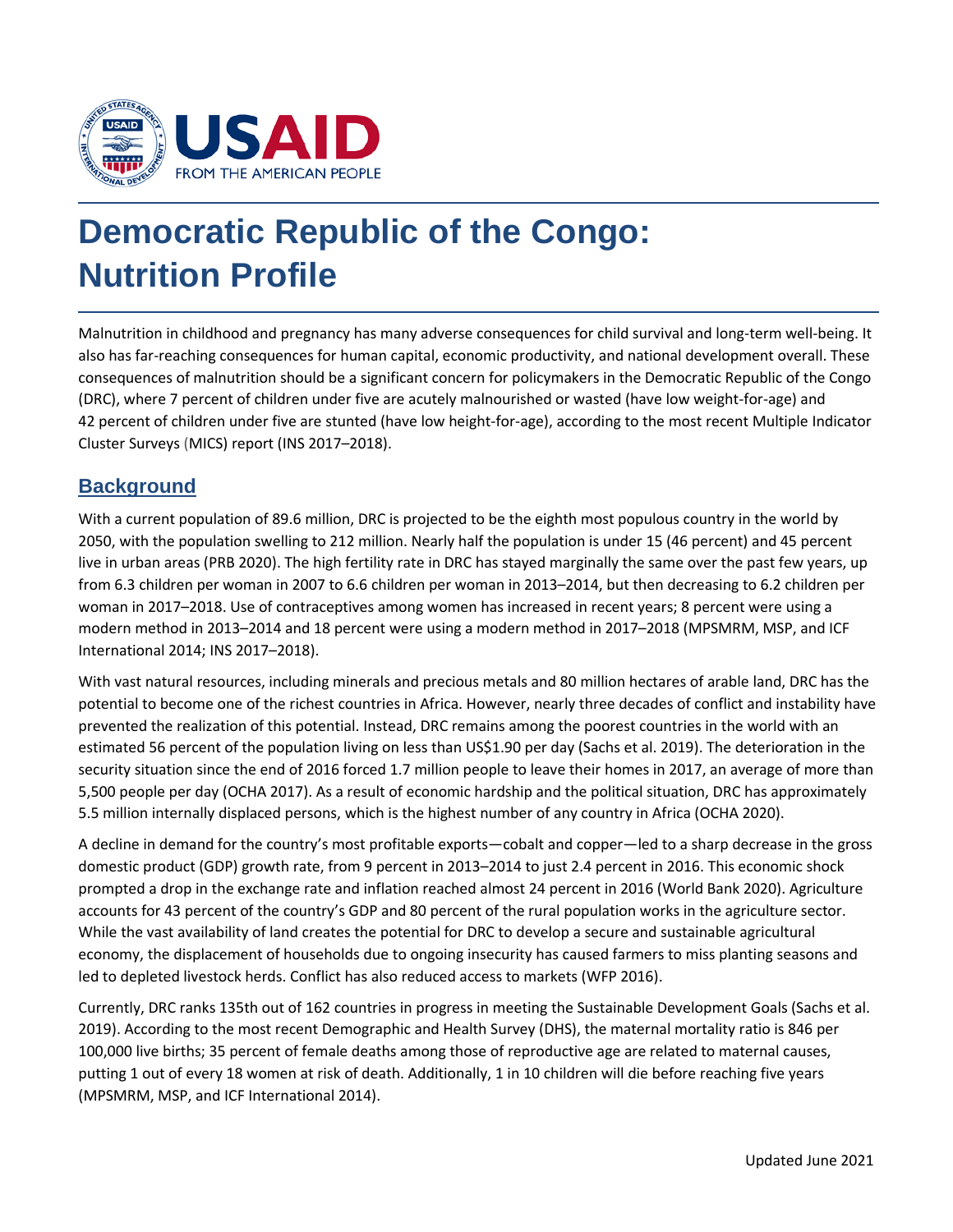## **Nutrition and Food Security Situation**

The food security situation in DRC has been problematic for several years due to conflict, epidemics, and other factors. Between 7.5 million and 10 million people are expected to experience acute food insecurity in 2021 (FEWS NET 2020) Additionally, the United Nations (UN) estimates that 4.7 million people countrywide required assistance to prevent and treat acute malnutrition in 2020. (USAID 2020). Nearly 2 million children are suffering from severe acute malnutrition (SAM) (weight-for-height < -3 z-score), which accounts for 12 percent of SAM cases in the world. The most affected areas include the greater Kasai region and the eastern provinces of North Kivu, South Kivu, and Tanganyika (OCHA 2017).

Although the percentage of children under five who are stunted has improved in recent years; 42 percent remain stunted, which is considered very high by the World Health Organization and the United Nations Children's Fund (UNICEF). Stunting is lower in urban areas (29 percent) compared to rural areas (50 percent) and varies widely among provinces. Differences in stunting levels can be seen based on maternal education and wealth levels—34 percent of children whose mothers have secondary education are stunted, while the rate rises to 51 percent of children whose mothers have no formal education. Similarly, 18 percent of children in the highest wealth quintile are stunted, while 53 percent of children in the lowest wealth quintile are stunted (WHO and UNICEF 2017; INS 2017–2018).

There was a slight decline in wasting among children under five years of age from 2013–2014 (8 percent) and 2017–2018 (6.5 percent). The prevalence of wasting is highest among children 6–11 months of age (10 percent). The overall prevalence of children under five years old who are underweight is approximately 23 percent. These rates are higher in rural areas (28 percent) compared to urban areas (15 percent). The education and nutritional status of the mother can also affect the weight of the children. The prevalence of underweight drops from 30 percent among children whose mothers have no education to 6 percent among those whose mothers have the highest level of education (INS 2017–2018).

Poor infant and young child feeding practices are contributing to DRC's nutrition problems. Only 54 percent of children zero to five months are exclusively breastfed and 8 percent of children 6–23 months receive a minimum acceptable diet. Childbearing begins early in DRC. By 19 years, 49 percent of adolescent girls had begun childbearing in 2017–2018, which is a decrease from 51 percent in 2013–2014 (INS 2017–2018; MPSMRM, MSP, and ICF International 2014).

DRC is among the developing countries experiencing the double burden of malnutrition, with high prevalence of both undernutrition and overweight/obesity. Rates of overweight/obesity among women have increased by 5 percentage points over a seven-year period (MPSMRM, MSP, and ICF International 2014). Rates of overweight/obesity are highest among women living in urban areas—19 percent compared to 9 percent in rural areas. Among women in the highestincome quintile, 33 percent are overweight/obese compared to 7 percent in the lowest quintile (MPSMRM, MSP, and ICF International 2014). This rise in overweight/obesity needs to be addressed as it can lead to increases in noncommunicable diseases (NCDs), such as diabetes, hypertension, and cardiovascular conditions. NCDs account for 23 percent of total deaths in DRC (WHO 2018).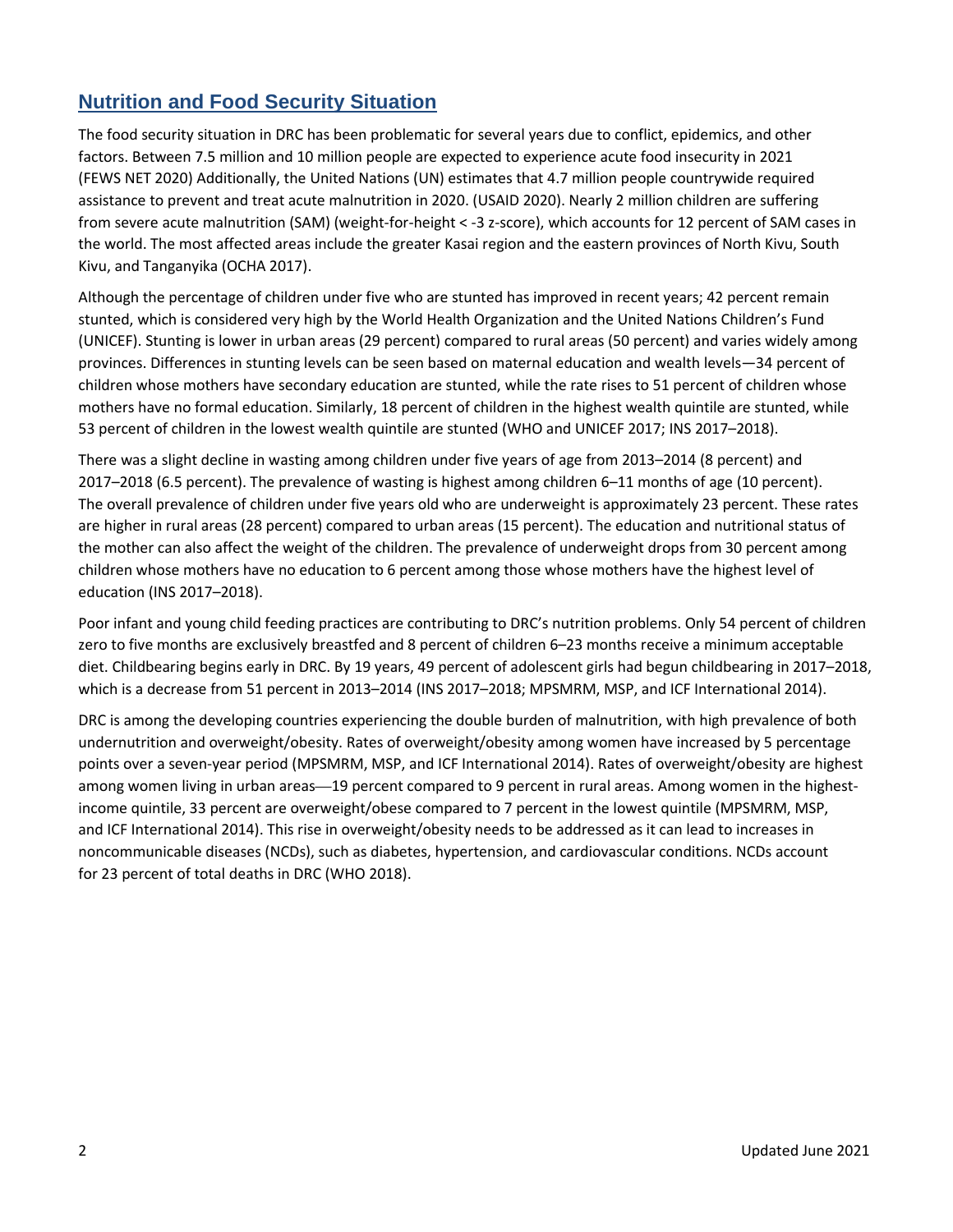| DRC Nutrition Data (DHS 2013-2014 and MICS 2017-2018)                                                 |                                |                                  |  |  |  |
|-------------------------------------------------------------------------------------------------------|--------------------------------|----------------------------------|--|--|--|
| Population 2018 (UNICEF 2019)                                                                         | 84.1 million                   |                                  |  |  |  |
| Population under 5 years (0-59 months) 2018 (UNICEF 2019)<br>15.2 million                             |                                |                                  |  |  |  |
|                                                                                                       | <b>DHS</b><br>$2013 -$<br>2014 | <b>MICS</b><br>$ 2017 -$<br>2018 |  |  |  |
| Prevalence of stunting among children under 5 years (0-59 months)                                     | 43%                            | 42%                              |  |  |  |
| Prevalence of underweight among children under 5 years (0-59 months)                                  | 23%                            | 23%                              |  |  |  |
| Prevalence of wasting among children under 5 years (0-59 months)                                      | 8%                             | 7%                               |  |  |  |
| Prevalence of low birth weight (less than 2.5 kg) (of children whose birth weights are known)         | 7%                             | 7%                               |  |  |  |
| Prevalence of anemia among children 6-59 months                                                       | 60%                            | <b>NA</b>                        |  |  |  |
| Prevalence of anemia among women of reproductive age (15-49 years)                                    | 38%                            | <b>NA</b>                        |  |  |  |
| Prevalence of thinness among women of reproductive age (15-49 years)                                  | 14%                            | <b>NA</b>                        |  |  |  |
| Prevalence of thinness among adolescent girls (15-19 years)                                           | 21%                            | <b>NA</b>                        |  |  |  |
| Prevalence of children 0-5 months exclusively breastfed                                               | 48%                            | 54%                              |  |  |  |
| Prevalence of children 4-5 months exclusively breastfed                                               | 22%                            | <b>NA</b>                        |  |  |  |
| Prevalence of early initiation of breastfeeding (i.e., put to the breast within one hour of<br>birth) | 52%                            | 47%                              |  |  |  |
| Prevalence of children who receive a pre-lacteal feed                                                 | 11%                            | 8%                               |  |  |  |
| Prevalence of breastfed children 6-23 months receiving minimum acceptable diet                        | 9%                             | 9%                               |  |  |  |
| Prevalence of overweight/obesity among children under 5 years (0-59 months)                           | 4%                             | 4%                               |  |  |  |
| Prevalence of overweight/obesity among women of reproductive age (15-49 years)                        | 16%                            | <b>NA</b>                        |  |  |  |
| Coverage of iron for pregnant women (for at least 90 days)                                            | 5%                             | <b>NA</b>                        |  |  |  |
| Coverage of vitamin A supplements for children (6–59 months in the last 6 months)                     | 70%                            | <b>NA</b>                        |  |  |  |
| Percentage of children 6-59 months living in households with iodized salt                             | 92%                            | 85%*                             |  |  |  |

*\*Reported as a percentage of households with iodized salt.*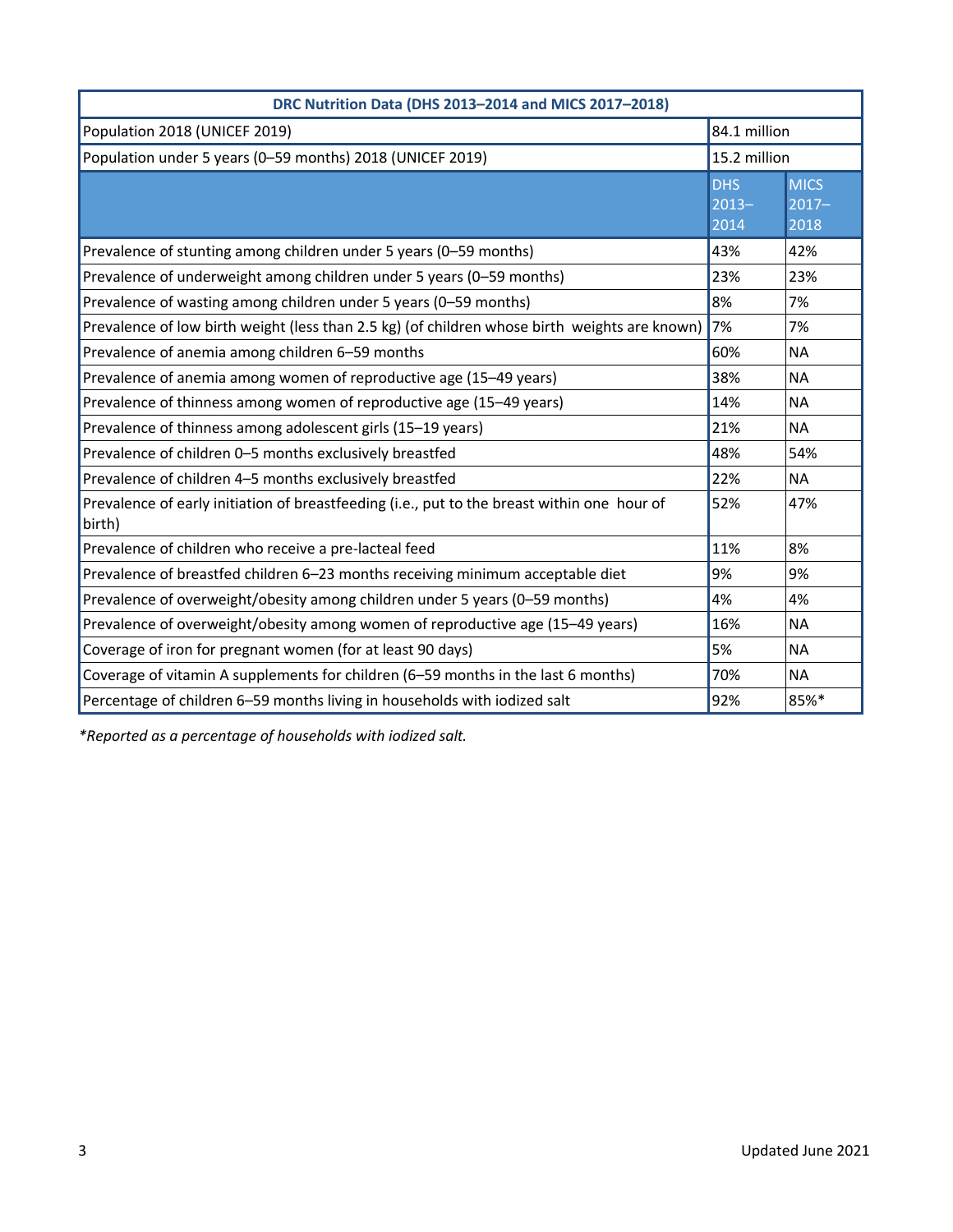## **Global and Regional Commitment to Nutrition and Agriculture**

| Year of<br>Commitment | <b>Name</b>                                                                            | <b>Description</b>                                                                                                                                                                                                                                                                                                                                                                                                                                                                                                                            |
|-----------------------|----------------------------------------------------------------------------------------|-----------------------------------------------------------------------------------------------------------------------------------------------------------------------------------------------------------------------------------------------------------------------------------------------------------------------------------------------------------------------------------------------------------------------------------------------------------------------------------------------------------------------------------------------|
| 2012                  | <b>Ending Preventable</b><br><b>Child and Maternal</b><br>Deaths: A Promise<br>Renewed | DRC pledged to reduce under-5 mortality to 20 or fewer deaths per 1,000 live<br>births by 2035 by reducing the leading preventable causes of child mortality,<br>including undernutrition (UNICEF 2017).                                                                                                                                                                                                                                                                                                                                      |
| 2013                  | <b>Scaling Up Nutrition</b><br>(SUN) Movement                                          | SUN is a global movement that unites national leaders, civil society, bilateral<br>and multilateral organizations, donors, businesses, and researchers in a<br>collective effort to improve nutrition. The multi-stakeholder platform and<br>National Multi-Sectoral Nutrition Committee have both been established;<br>however, the latter is not yet functional. DRC has five formal networks<br>including the donor network, United Nations network, civil society network,<br>private sector network, and a scientist network (SUN 2017). |
| 2011                  | Comprehensive<br>Africa Agriculture<br>Development<br>Programme (CAADP)<br>Compact     | This Africa-led program brings together governments and diverse stakeholders<br>to reduce hunger and poverty and promote economic growth in African<br>countries through agricultural development (New Partnership for Africa's<br>Development 2009).                                                                                                                                                                                                                                                                                         |
| 2016                  | Sub-regional<br>Repositioning<br>Workshop on<br>Nutrition, Brazzaville                 | Several ministries-including health, agriculture, and finance-committed to<br>eliminate hunger and prevent all forms of malnutrition by investing in more<br>effective nutrition interventions; strengthening sustainable food systems;<br>including more nutrition in national strategies, policies, plans, and programs;<br>and allocating significant national resources to combat malnutrition. A draft<br>joint statement is still to be finalized and shared as of January 2018.                                                        |
| 2014                  | <b>Malabo Declaration</b>                                                              | At the African Union Summit in Malabo, Equatorial Guinea, heads of state and<br>government adopted the Declaration on Accelerated Agricultural Growth and<br>Transformation in Africa for Shared Prosperity and Improved Living Conditions.<br>In the declaration, countries committed to reduce stunting to 10 percent and<br>reduce underweight to 5 percent by 2025 (African Union 2014).                                                                                                                                                  |
| 2013                  | Nutrition for Growth                                                                   | During the first Nutrition for Growth summit, held in London in 2013,<br>100 stakeholders endorsed a Global Nutrition for Growth Compact; they<br>pledged US\$4 billion for nutrition-specific projects and US\$19 billion in<br>nutrition-sensitive projects. As part of the summit, DRC committed to exempt<br>imported therapeutic nutritional products from taxation (Nutrition for Growth<br>2016).                                                                                                                                      |
| 2009                  | Declaration of the<br>World Summit on<br><b>Food Security</b>                          | The declaration provides a strategy for coordinated action by global-, regional-,<br>and national-level stakeholders. DRC has adopted the third principle, which<br>calls for a dual track approach of immediately addressing hunger among the<br>most vulnerable and eliminating the root causes of hunger and poverty<br>through medium- and long-term programs in sustainable agriculture, food<br>security, nutrition, and rural development.                                                                                             |

DRC has made the following global and regional commitments to nutrition and agriculture: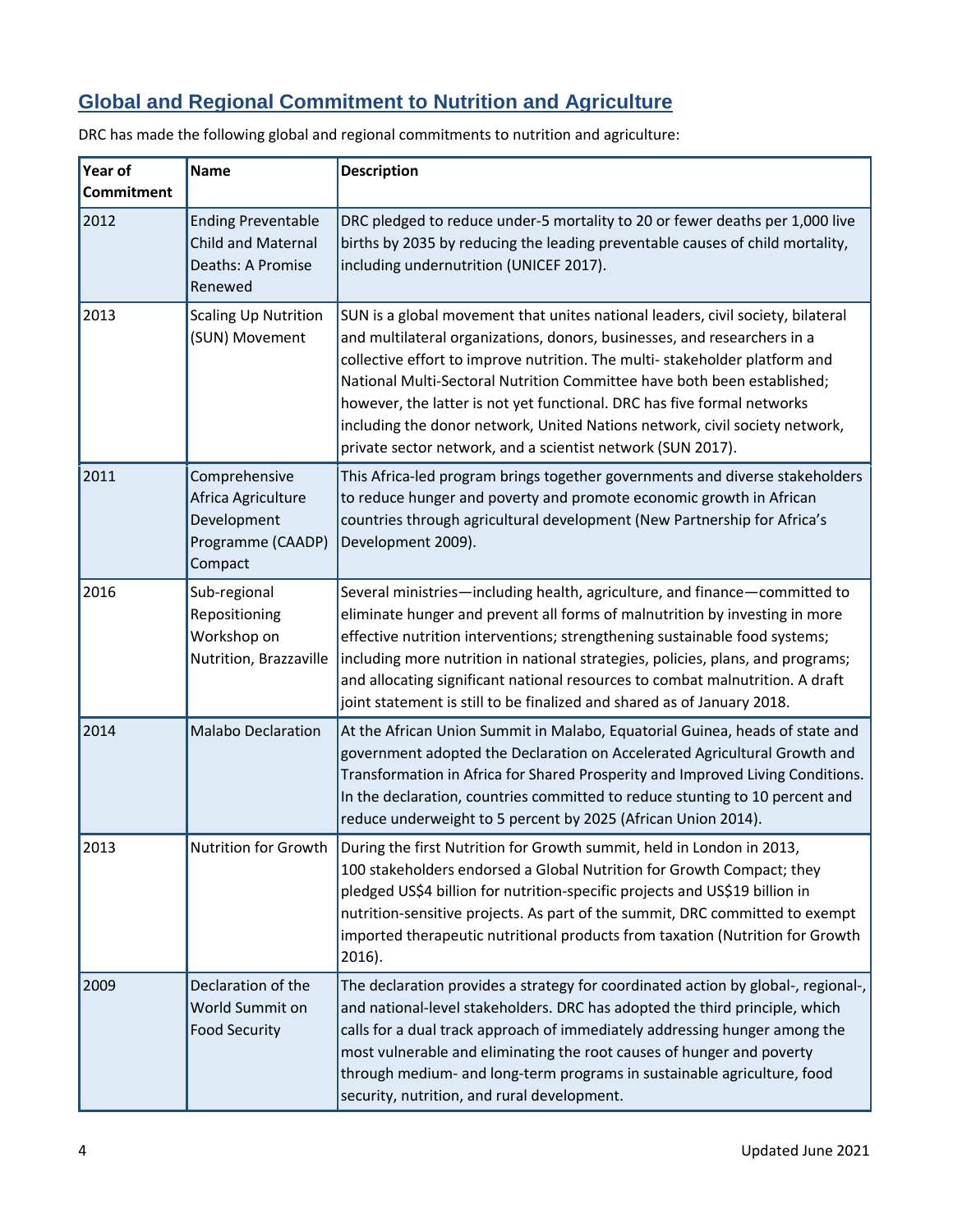### **National Nutrition Policies/Legislation, Strategies, and Initiatives**

DRC's commitment to improving nutrition is outlined in the following documents, which align with the government's National Nutrition Policy 2013:

- Multisectoral Nutrition Strategic Plan (PNSMN) 2016–2020
- National Health Development Plan (PNDS) 2016–2020
- National Policy on Food Security and Nutrition (2017)
- Health Investment Framework (2017).

PRONANUT (National Nutrition Program) within the Ministry of Health, leads nutrition coordination and national nutrition policy formulation and development. The government is also developing a multi-sectoral nutrition operational plan.

#### **USAID Programs: Accelerating Progress in Nutrition**

| <b>Selected Projects and Programs Incorporating Nutrition in DRC</b>            |              |                                                                                                                                                                                                                                                                                                                                                                                                                                                                                |  |  |
|---------------------------------------------------------------------------------|--------------|--------------------------------------------------------------------------------------------------------------------------------------------------------------------------------------------------------------------------------------------------------------------------------------------------------------------------------------------------------------------------------------------------------------------------------------------------------------------------------|--|--|
| <b>Name</b>                                                                     | <b>Dates</b> | <b>Description</b>                                                                                                                                                                                                                                                                                                                                                                                                                                                             |  |  |
| <b>BHA Budikadidi</b><br>Project                                                | 2016-2021    | This development food security activity has the goal of improving the food and<br>nutrition security and economic well-being of vulnerable households. The project<br>works in Kasai Oriental to build capacity in agriculture; maternal and child health;<br>nutrition, water, and sanitation; local governance; natural resource<br>management; biodiversity; and microenterprise productivity.                                                                              |  |  |
| <b>Bureau for</b><br>Humanitarian<br>Assistance (BHA)<br>Tuendelee<br>Pamoja II | 2016-2021    | Tuendelee Pamoja II is an BHA development food assistance project improves<br>food and income security through climate smart agriculture, farmer groups,<br>savings groups, and care groups. The project is operating in South Kivu and<br>Tanganyika (Food for the Hungry 2018).                                                                                                                                                                                              |  |  |
| <b>BHA South Kivu</b><br><b>Food Security</b><br>Project                        | 2016-2021    | This project works with households, community leaders, government, and<br>development partners to increase household income through on- and off-farm<br>livelihoods, improve health and nutrition practices and services, and promote<br>good governance and a stable operating environment to improve the food and<br>nutrition security and economic well-being of 35,000 households (Mercy Corps<br>$2017$ ).                                                               |  |  |
| Breakthrough<br><b>ACTION (BA)</b>                                              | 2017-2022    | BA provides ongoing assistance to the DRC Ministry of Health, the National<br>Communication Program for the promotion of Health, USAID implementing<br>partners, and other stakeholders. They work alongside USAID's Integrated Health<br>Project to support the adoption of healthy behaviors, including the use of health<br>services. In fiscal year 2020, BA finalized exclusive breastfeeding intervention<br>designs, guides, and tools for adaption and implementation. |  |  |
| Feed the Future,<br>Strengthening<br><b>Value Chains</b><br>(SVC) Activity      | 2017-2021    | This activity increases household incomes and access to nutrient-rich crops by<br>linking smallholder farmers to strengthened and inclusive value chains and<br>supportive market services. The activity will target coffee farmers in an effort to<br>continue to revitalize the coffee sector and focus on women's economic<br>empowerment and joint financial decision-making (Tetra Tech 2017).                                                                            |  |  |

As of November 2020, the following USAID programs with a focus on nutrition were active in DRC: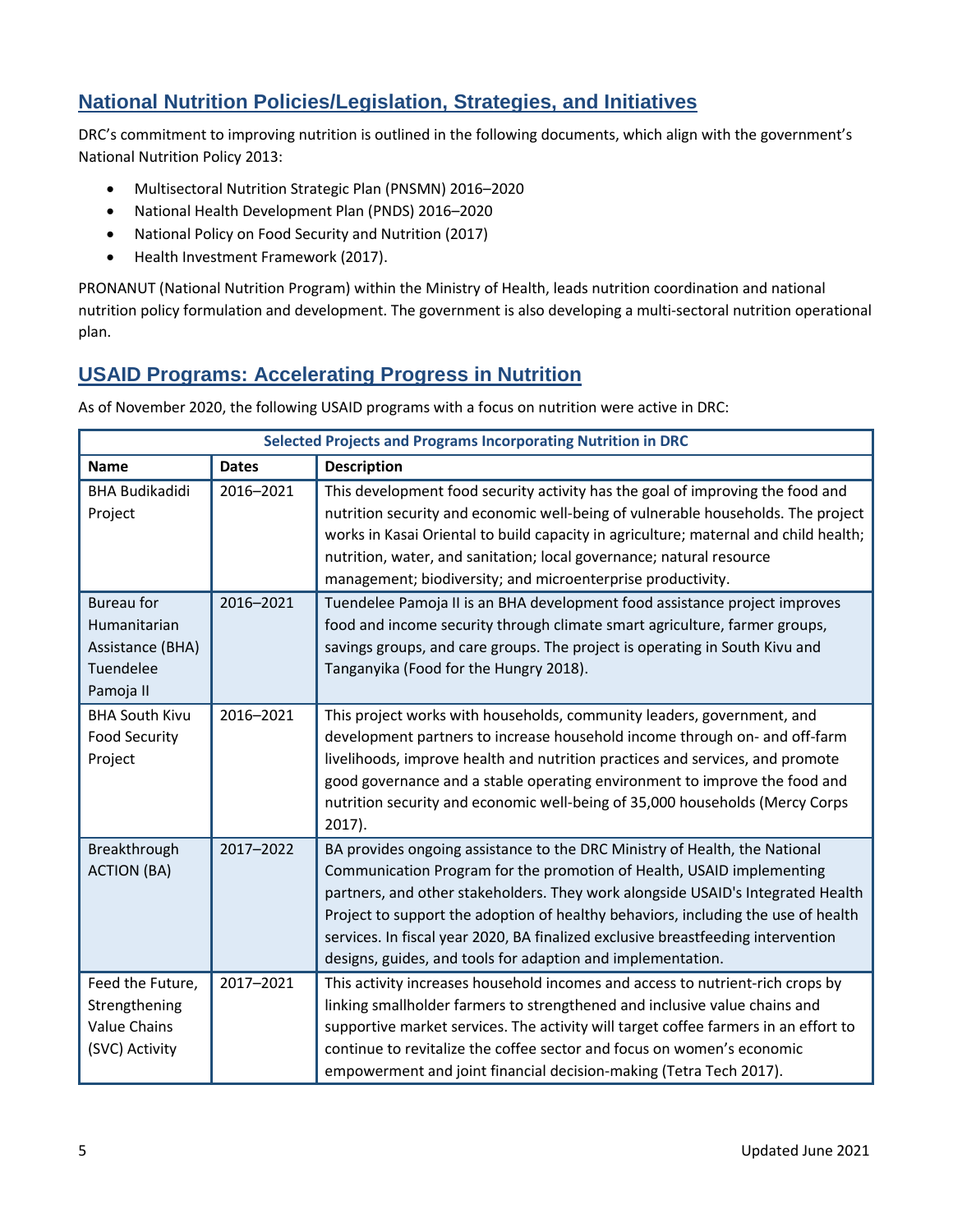| Integrated            | 2018-2025 | IHP/PROSANI focuses on maternal and child health; family planning; nutrition; |
|-----------------------|-----------|-------------------------------------------------------------------------------|
| <b>Health Project</b> |           | malaria; tuberculosis; and water, sanitation, and hygiene. USAID IHP partners |
| (IHP)/PROSANI         |           | with the DRC's government National Nutrition Program to fight malnutrition in |
|                       |           | children under 5, pregnant and breastfeeding women, and women of              |
|                       |           | childbearing age. The program targets health care providers and community     |
|                       |           | health care workers with interventions that include support and training for  |
|                       |           | preschool consultations, infant and young child feeding, and promotion of     |
|                       |           | breastfeeding and vitamin supplementation.                                    |

#### **References**

African Union Commission. 2014. *Malabo Declaration on Accelerated Agricultural Growth and Transformation for Shared Prosperity and Improved Livelihoods.* Addis Ababa, Ethiopia: African Union Commission. Available at: [https://au.int/sites/default/files/documents/31006-doc-](https://au.int/sites/default/files/documents/31006-doc-malabo_declaration_2014_11_26-.pdf) [malabo\\_declaration\\_2014\\_11\\_26-.pdf.](https://au.int/sites/default/files/documents/31006-doc-malabo_declaration_2014_11_26-.pdf)

Coordinating Comprehensive Care for Children (4Children). n.d. "Coordinating Comprehensive Care for Children (4Children)." Washington, DC: U.S. Agency for International Development. Available at: [https://www.crs.org/sites/default/files/4c\\_factsheet\\_final-12-2017.pdf.](https://www.crs.org/sites/default/files/4c_factsheet_final-12-2017.pdf)

Elizabeth Glaser Pediatric AIDS Foundation. 2018. *Democratic Republic of the Congo*. Washington, DC: Elizabeth Glaser Pediatric AIDS Foundation. Available at[: http://www.pedaids.org/countries/democratic-republic-of-the-congo.](http://www.pedaids.org/countries/democratic-republic-of-the-congo)

Famine Early Warning Systems Network (FEWS NET). 2020. *Food Assistance Outlook Brief.* Washington, DC: U.S. Agency for International Development. Available at:

https://fews.net/sites/default/files/documents/reports/November2020\_FAOB\_Public.pdf

Food for the Hungry. 2018. "Tuendelee Pamoja II." Available at: [https://www.fh.org/blog/grant-projects/tuendelee](https://www.fh.org/blog/grant-projects/tuendelee-pamoja-ii/)[pamoja-ii/](https://www.fh.org/blog/grant-projects/tuendelee-pamoja-ii/)

INS, Enquête par grappes à indicateurs multiples, 2017-2018, rapport de résultats de l'enquête. Kinshasa, République Démocratique du Congo. Available at:<https://www.unicef.org/drcongo/media/3646/file/COD-MICS-Palu-2018.pdf>

Mercy Corps. 2017. *FY17 Q3 Report.* Prescott, AZ: Mercy Corps.

Ministère du Plan and Macro International. 2008. *Enquête Démographique et de Santé, République Démocratique du Congo 2007.* Calverton, Maryland, U.S.A.: Ministère du Plan and Macro International.

Ministère du Plan et Suivi de la Mise en œuvre de la Révolution de la Modernité (MPSMRM), Ministère de la Santé Publique (MSP) and ICF International. 2014. *Enquête Démographique et de Santé en République Démocratique du Congo 2013–2014*. Rockville, Maryland, USA: MPSMRM, MSP, and ICF International.

New Partnership for Africa's Development. 2009. "Signed Comprehensive Africa Agriculture Development Programme (CAADP) Compact." Available at: http://www.wageningenportals.nl/resource/caadp-pillar-iii-framework-african-foodsecurity

Nutrition for Growth. 2016. "Nutrition for Growth in 2017—Where do we go from here?" n.p.: Nutrition for Growth. Available at[: https://nutritionforgrowth.org/nutrition-growth/.](https://nutritionforgrowth.org/nutrition-growth/)

President's Emergency Plan for AIDS Relief (PEPFAR). 2017. *Democratic Republic of Congo Country Operational Plan (COP) 2017 Strategic Direction Summary*. Washington, DC: PEPFAR. Available at: [https://www.pepfar.gov/documents/organization/272010.pdf.](https://www.pepfar.gov/documents/organization/272010.pdf)

Population Reference Bureau (PRB). 2020. *2020 World Population Data Sheet.* Washington, DC: PRB. Available at: https://www.prb.org/wp-content/uploads/2020/07/letter-booklet-2020-world-population.pdf